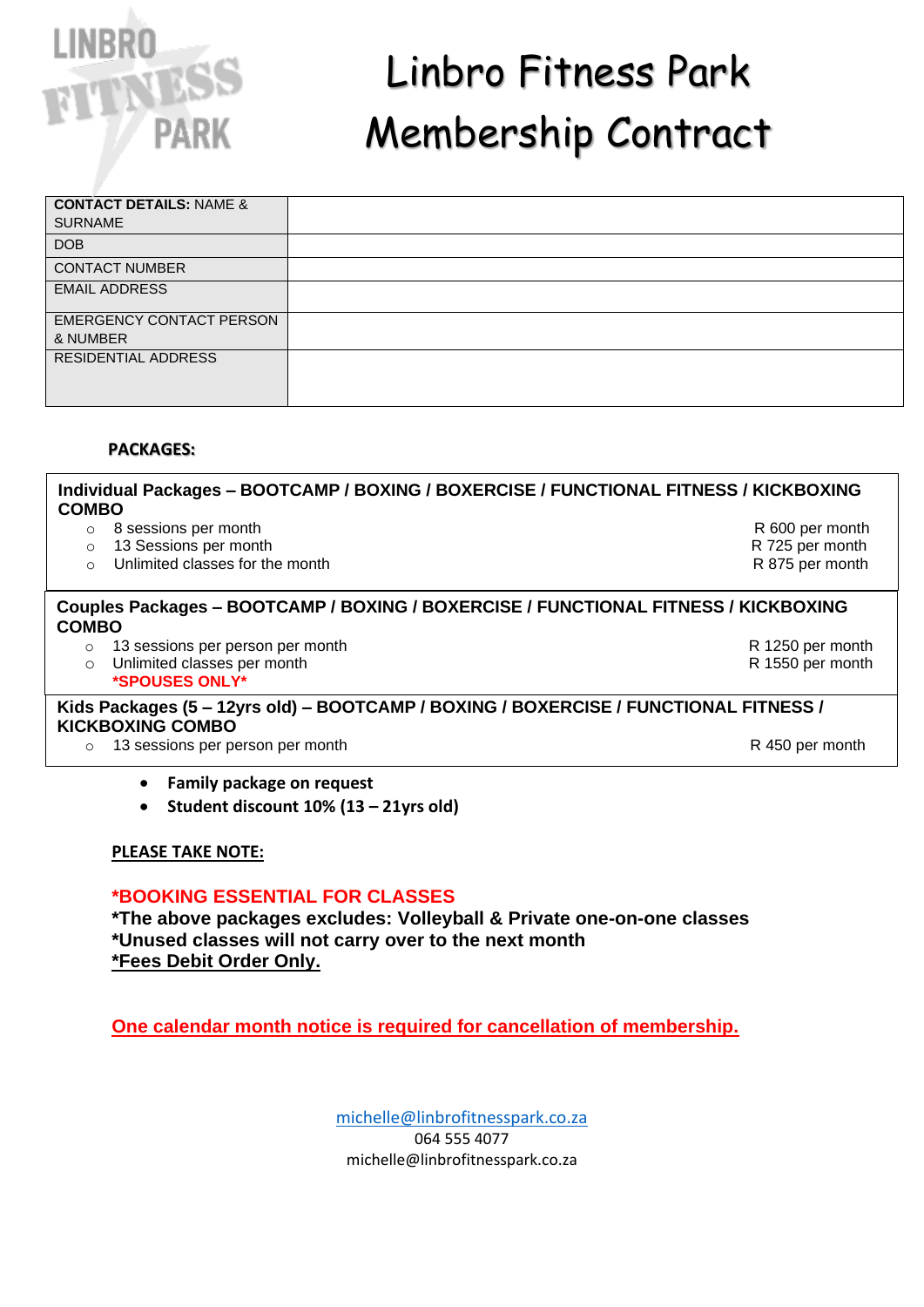# **Debit Order (compulsory)**

| <b>Company Registered</b><br>Name: | ALL4114ALL (Pty) Ltd                                                                       | Abbreviated<br>Name with<br>bank: | ALL4114ALL |
|------------------------------------|--------------------------------------------------------------------------------------------|-----------------------------------|------------|
| <b>Registration Number:</b>        | 2019/497700/07                                                                             |                                   |            |
| <b>Beneficiary's Address:</b>      | Linbro Wedge Business Park, Unit 9, 74 1 <sup>st</sup> Road, Linbro Park, Sandton,<br>2063 |                                   |            |

#### **A. Authority**

| Name of account holder<br>to debit:  |         |                   |                           |     |                     |  |
|--------------------------------------|---------|-------------------|---------------------------|-----|---------------------|--|
| ID Number / Company<br>Reg No.       |         |                   |                           |     |                     |  |
| Domicile et executandi:<br>(Address) |         |                   |                           |     |                     |  |
| <b>Contact Numbers:</b>              | (C)     |                   |                           | (W) |                     |  |
| Bank:                                |         |                   |                           |     |                     |  |
| <b>Branch Code:</b>                  |         |                   | <b>Account</b><br>Number: |     |                     |  |
| <b>Type of Account:</b>              | Current |                   | <b>Savings</b>            |     | <b>Transmission</b> |  |
| Amount to be deducted:               |         | Debit order date: |                           |     |                     |  |

This signed Authority and Mandate refers to our contract dated\_\_\_\_\_\_\_\_\_\_\_\_\_\_\_\_\_\_\_\_\_\_\_\_\_("the Agreement").

I/We hereby authorise you to issue and deliver payment instructions to your Banker for collection against my/our abovementioned account at my/our above-mentioned Bank (or any other Bank or branch to which I/we may transfer my/our account) on condition that the sum of such payment instructions will never exceed my/our obligations as agreed to in the

Agreement and commencing on**\_\_\_5 th / 25th \_\_\_\_** and continuing until this Authority and Mandate is terminated by me/us by giving you notice in writing of not less than 20 ordinary working days, and sent by prepaid registered post or delivered to your address as indicated above.

The individual payment instructions so authorised to be issued must be issued and delivered as follows: monthly, bimonthly, three monthly, six monthlies, annually, weekly, bi-weekly **(delete that which is not applicable)**

If the payment day falls on a Sunday, or recognised South African public holiday, the payment day will automatically be the very next ordinary business day.

Payment instructions due in December may be debited against my account on

I/We understand that the withdrawals hereby authorised will be processed through a computerised system provided by the South African Banks. I also understand that details of each withdrawal will be printed on my Bank statement. Such must contain a number, which must be included in the said payment instruction and if provided to me should enable me to identify the Agreement. This number must be added to this form in Section E before the issuing of any payment instruction.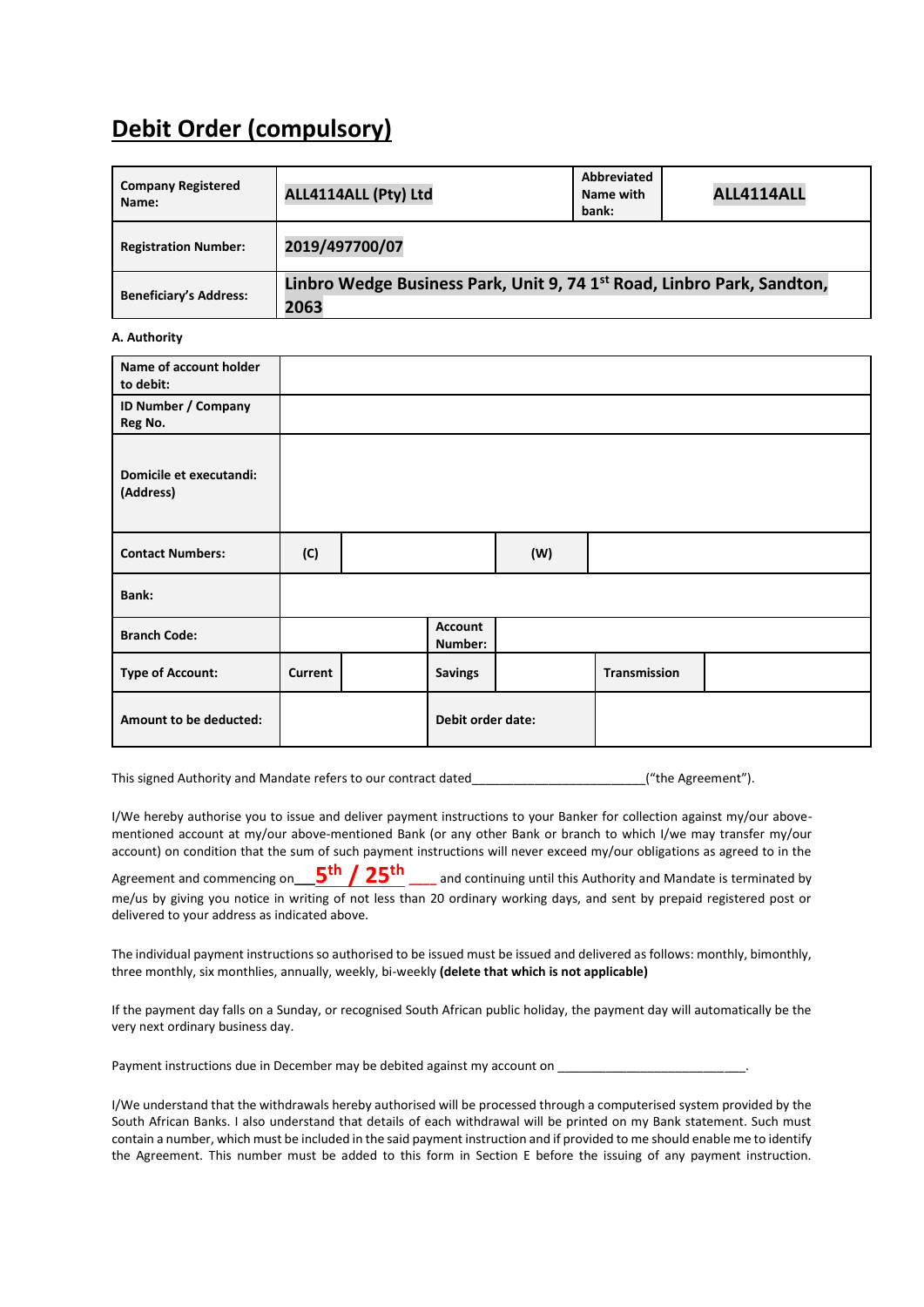#### **B. Mandate**

I/We acknowledge that all payment instructions issued by you shall be treated by my/our above-mentioned Bank as if the instructions have been issued by me/us personally.

#### **I/We agree to pay any penalty bank charges relating to this debit order instruction**.

#### **C. Cancellation**

I/We agree that although this Authority and Mandate may be cancelled by me/us, such cancellation will not cancel the Agreement. I/We shall not be entitled to any refund of amounts which you have withdrawn while this Authority was in force, if such amounts were legally owing to you.

#### **D. Assignment**

I/We acknowledge that this Authority may be ceded or assigned to a third party if the Agreement is also ceded or assigned to that third party, but in the absence of such assignment of the Agreement, this Authority and Mandate cannot be assigned to any third party.

| Signed at |  | on this | dav | .ot |  |
|-----------|--|---------|-----|-----|--|
|           |  |         |     |     |  |
|           |  |         |     |     |  |
|           |  |         |     |     |  |

Signature (Account holder on the bank account)

#### **E. Agreement Reference Number**

This Agreement reference This Agreement reference<br> **ALL4114ALL**<br>
number for debtor is

*Abbreviated Name Your Debtor Account Reference*

*\*EFT Users may not use the tracking option and must exclude the option from their Authority and Mandate.* 

# **TERMS AND CONDITIONS**

#### **CANCELLATION OF CONTRACT:**

If you wish to cancel your contract at the end of your term, we require **a calendar months' notice in writing**. Early cancellation will result in a penalty fee calculated on outstanding monthly debit orders for the remainder of the contracted term.

#### **DEBIT ORDER PAYMENT:**

The monthly fee will be debited on the specified date and will be in advance. If the debit order fails to go through, it will go off as soon as the funds are available. Payment details and fee specified on the Debit Order Mandate Form from NetCash attached.

Fees charged may be subject to change, which may occur from time to time. Such increases will typically be applied on the annual anniversary of the membership contract. All increases will be done in writing and appear in the new annual contract.

#### **WAIVER, INFORMED CONSENT, AND COVENANT NOT TO SUE:**

This form is an important legal document. It explains the risks you are assuming by partaking in the Linbro Fitness Park's training program. It is critical that you read and understand it completely. After you have done so, please print your name legibly and sign in the spaces provided.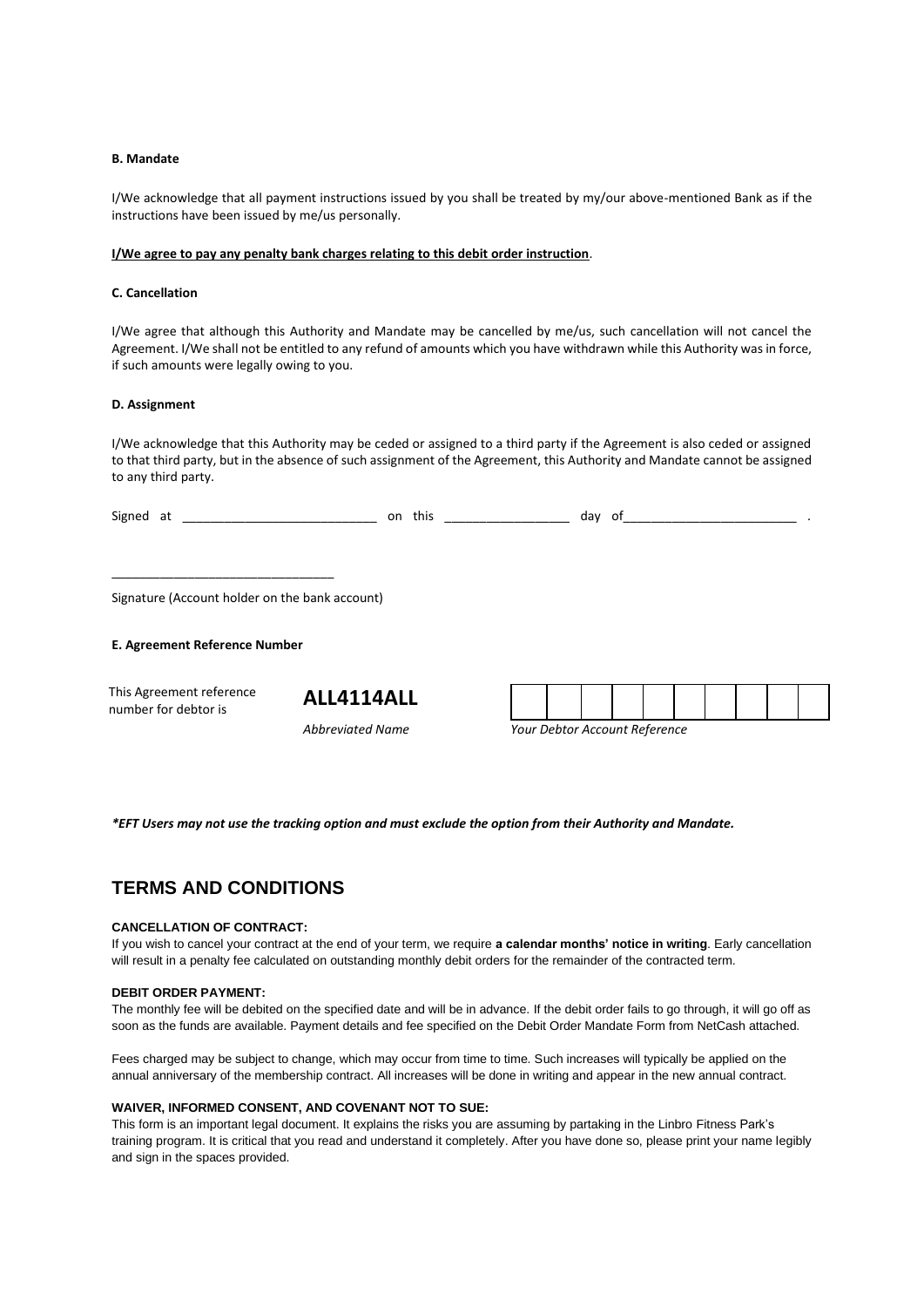I, the undersigned, have volunteered to participate in a program of physical exercise under the direction of Linbro Fitness Park coaches, which will include but may not be limited to, weight and/or resistance training. In consideration of Linbro Fitness Park agreement to instruct, assist and train me, I do here and forever release and discharge and hereby hold Linbro Fitness Park, harmless from any and all claims, demands, damages, rights to action, present or future, arising out of or connected with my participation in this or any exercise program including injuries resulting thereof.

I understand and am aware that strength, flexibility and aerobic exercise, including the use of equipment, is a potentially hazardous activity. I also understand that the fitness activities involve a risk of injury and even death, and that I am voluntarily participating in these activities and using equipment and machinery with knowledge of the dangers involved. I indemnify the Linbro Fitness Park training methods and the premises in which the program is conducted, and I hold them harmless against any claims that may arise as a result of my participation in this program. I hereby agree to expressly assume and accept any and all risks of injury or death.

- I hereby further declare myself to be physically sound and suffering from no condition that would prevent my participation or use of machinery or equipment.
- I hereby further declare that I have not had a physical examination and have chosen to participate.
- I hereby further declare that I will participate without the approval of my doctor and do hereby assume all responsibility for my participation and activities, and utilisation of machinery and equipment in my activities.
- I hereby indemnify Linbro Fitness Park.

I acknowledge that I have thoroughly read this waiver and release and fully understand that it is a release of liability. By signing this document, I am waiving any right my successors, or I might have to bring a legal action or assert a claim against Linbro Fitness Park.

**Use of pictures(s)/film/likeness: I agree to allow Linbro Fitness Park, its agents, officers, principals, employees and volunteers to use picture(s), film and/or likeness of me for advertising purposes. In the event I choose not to allow the use of the same for said purpose, I agree that I must inform Linbro Fitness Park of this in writing.**

I have read and understand the Terms and Conditions of the contract and acknowledge that this is a legally binding document.

| PRINTED FULL NAME |  |
|-------------------|--|
| <b>ID NUMBER</b>  |  |
| SIGNED AT (PLACE) |  |
| DATE OF SIGNATURE |  |
| <b>SIGNATURE</b>  |  |